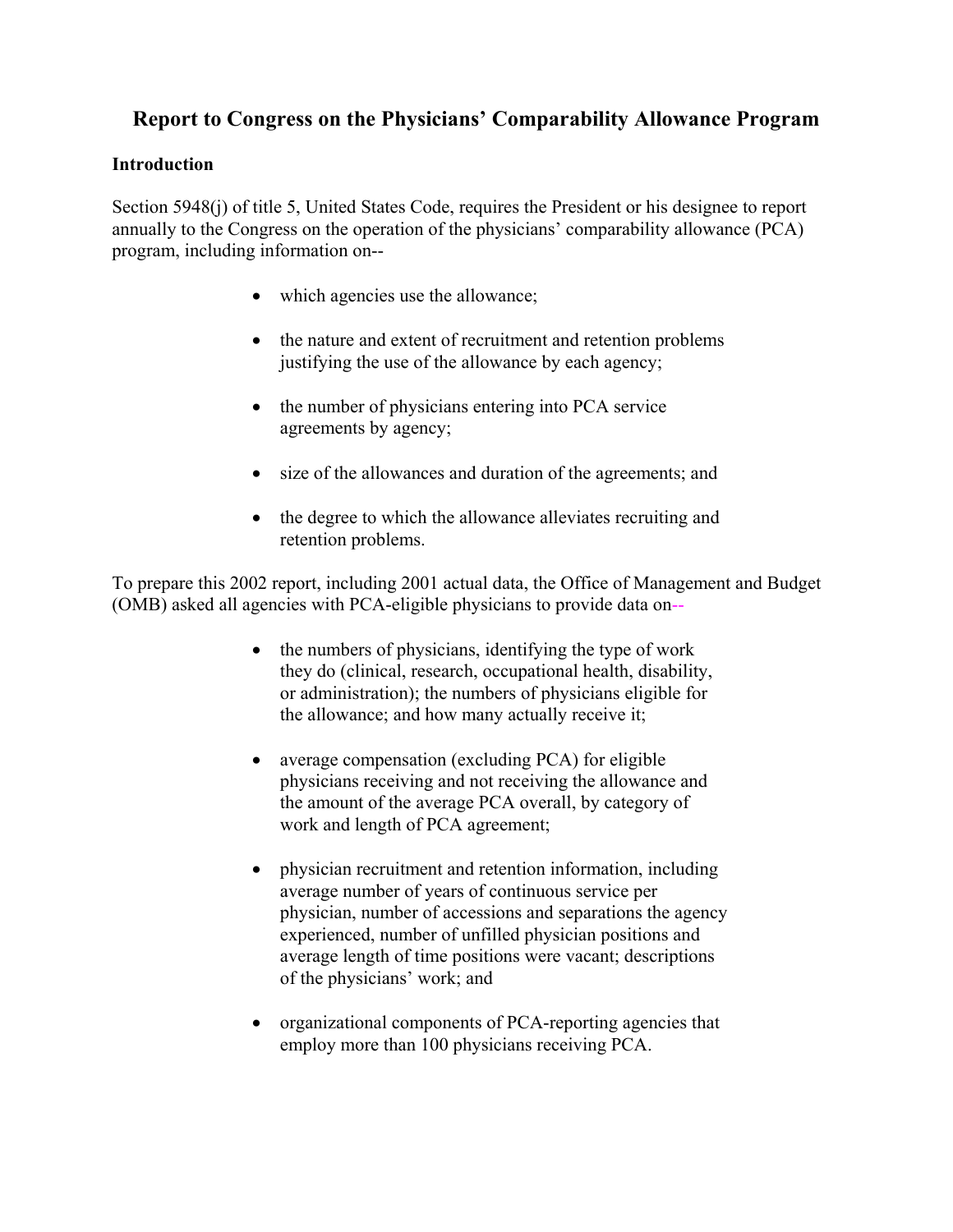#### **Background**

The material presented below provides background information and trends on the use of PCA payments by Federal agencies and presents FY 1998-FY 2002 PCA data. It also includes physician compensation comparisons to other Federal systems and the private sector.

*Title 5 Physicians Comparability Allowance (PCA).* The PCA statute authorizes agencies documenting severe recruitment and retention problems to pay an allowance to physicians of up to \$14,000 per year for physicians with 2 years or less of service as a Government physician and up to \$30,000 for physicians with more than 2 years of service as a Government physician. The PCA incentive was originally authorized by Pub. L. 95-603 in 1978 (5 U.S.C. 5948) with simple extensions through 1997. The program was then authorized on a permanent basis by Pub. L. 106-571 in December 2000. The maximum allowable PCA was raised from \$20,000 to \$30,000 per year in October 1998 by Pub. L. 105-226, the Federal Employees Health Care Protection Act of 1998.

The statute authorizes PCA payments only to solve significant physician recruitment and retention problems. For purposes of this allowance, severe recruitment and retention problems are considered to exist if all of the following conditions exist: long-lasting position vacancies; high turnover rates in positions requiring well-qualified physicians; applicants lacking the superior qualifications necessary for the position; and difficulties in filling existing vacancies with well-qualified candidates without PCA.

*PCA Is One Type of Special Pay.* A small portion of Federal physicians receives PCA payments. Of an estimated 27,500 full-time physicians employed by the Federal Government, 3,400 or about 12 percent are eligible for PCA, and 1,629 or roughly 6 percent are actually paid PCA. These eligible PCA physicians are generally covered under title 5 of the U.S. Code as General Schedule or Senior Executive Service employees. Most of the remaining non-PCA Federal physicians are under the military and Public Health Service (PHS) Commissioned Corps system (authorized under title 37 of the U.S. Code) and under the VA system (authorized under title 38), about which some basic contextual information is provided later in this report.

*Compensation for PCA Recipients.* The average compensation for PCA physicians (before receiving PCAs) was \$100,940 in FY 2001, and the PCA represents an average supplement of 19.5 percent to a physician's base compensation. In FY 2002, this supplement is projected to grow to 19.8 percent of base compensation due primarily to the phase-in of higher maximum PCA rates authorized by Pub. L. 105-226.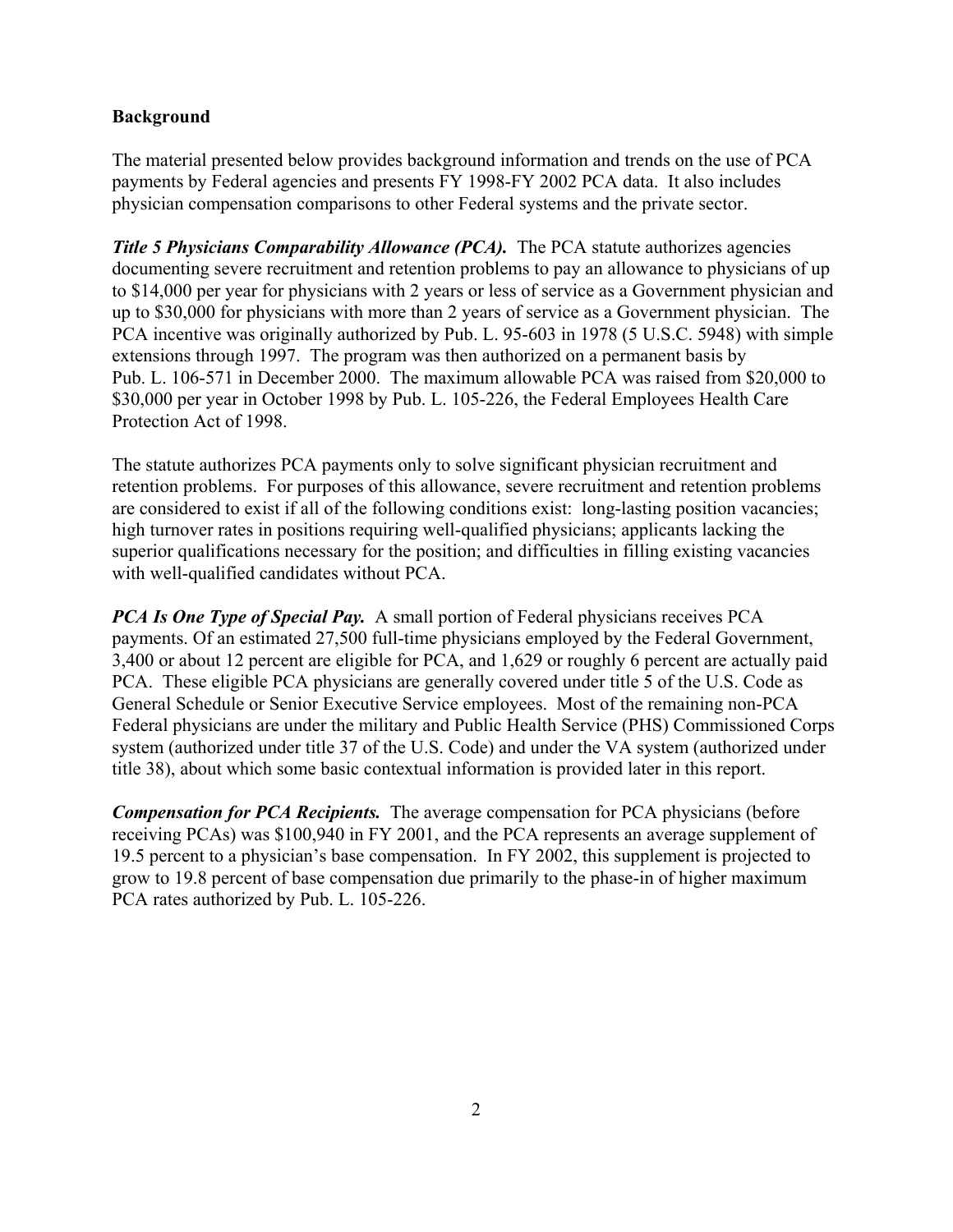#### **Summary of PCA Usage in the Federal Government**

The recruiting and retention needs that justify use of the physicians' comparability allowance vary widely across the Government. Some agencies require physicians with special expertise in areas such as biomedical research or oversight of medical disability program criteria. Other agencies require physicians to live and work in remote areas. Other agencies face challenges because local non-Federal competition for physicians has pushed compensation requirements above the standard Government pay scale.

|                                                           | <b>FY 1998</b><br>(Actual) | <b>FY 1999</b><br>(Actual) | <b>FY 2000</b><br>(Actual) | <b>FY 2001</b><br>(Actual) | <b>FY 2002</b><br>(Est.) |
|-----------------------------------------------------------|----------------------------|----------------------------|----------------------------|----------------------------|--------------------------|
| <b>Physicians Eligible</b>                                | 2,912                      | 2,929                      | 3,233                      | 3,400                      | 3,530                    |
| <b>Physicians Receiving</b>                               | 1,649                      | 1,523                      | 1,521                      | 1,629                      | 1651                     |
| % of Eligible Receiving                                   | 57%                        | 52%                        | 47%                        | 48%                        | 47%                      |
| <b>Average Salary of PCA physicians</b><br>(PCA excluded) | \$91,537                   | \$91,694                   | \$98,955                   | \$100,940                  | \$103,157                |
| <b>Average PCA</b>                                        | \$15,849                   | \$16,649                   | \$17,868                   | \$19,722                   | \$20,425                 |
| <b>Average Total Compensation</b>                         | \$107,386                  | \$108,343                  | \$116,823                  | \$120,662                  | \$123,582                |
| Total PCA Spending (\$ in millions)                       | \$26.1                     | \$25.4                     | \$27.2                     | \$32.1                     | \$33.7                   |

|  | Table 1. Number and Compensation of Federal Physicians Receiving PCA |  |
|--|----------------------------------------------------------------------|--|
|  |                                                                      |  |

**Federal Physicians Receiving the Physicians Comparability Allowance Fiscal Years 1998 to 2002** 

Source: OMB data collection from Federal agencies using PCA.

Data for FY 2002 are estimated. Some agencies did not provide all of the requested data.

*Physicians Eligible for PCA, Physicians Receiving PCA.* As of FY 2001, the last year for which we have actual data, 1,629 physicians in Federal employment received PCA, out of 3,400 who were eligible. This means that 48 percent of all eligible physicians received PCA. The average compensation in FY 2001 (excluding PCA) of those Federal physicians receiving PCA totaled \$100,940, while the average PCA paid was \$19,722. Therefore, the average total compensation for PCA physicians was \$120,662 in FY 2001, an increase of 3.3 percent over FY 2000.

The largest users of PCA in FY 2001 were five sub-agency components of the Departments of Defense, Justice, and Health and Human Services, as follows: Army (354), National Institutes of Health (240), Indian Health Service (233), Food and Drug Administration (204), and Bureau of Prisons (188). These five sub-components account for 75 percent of all PCA recipients. (See Table 4.)

The number of physicians eligible for PCA increased to more than 3,400 physicians in FY 2001. Eligible physicians shown in Table 1 include some HHS physicians who do not receive PCA because they receive alternative special payments authorized under title 38.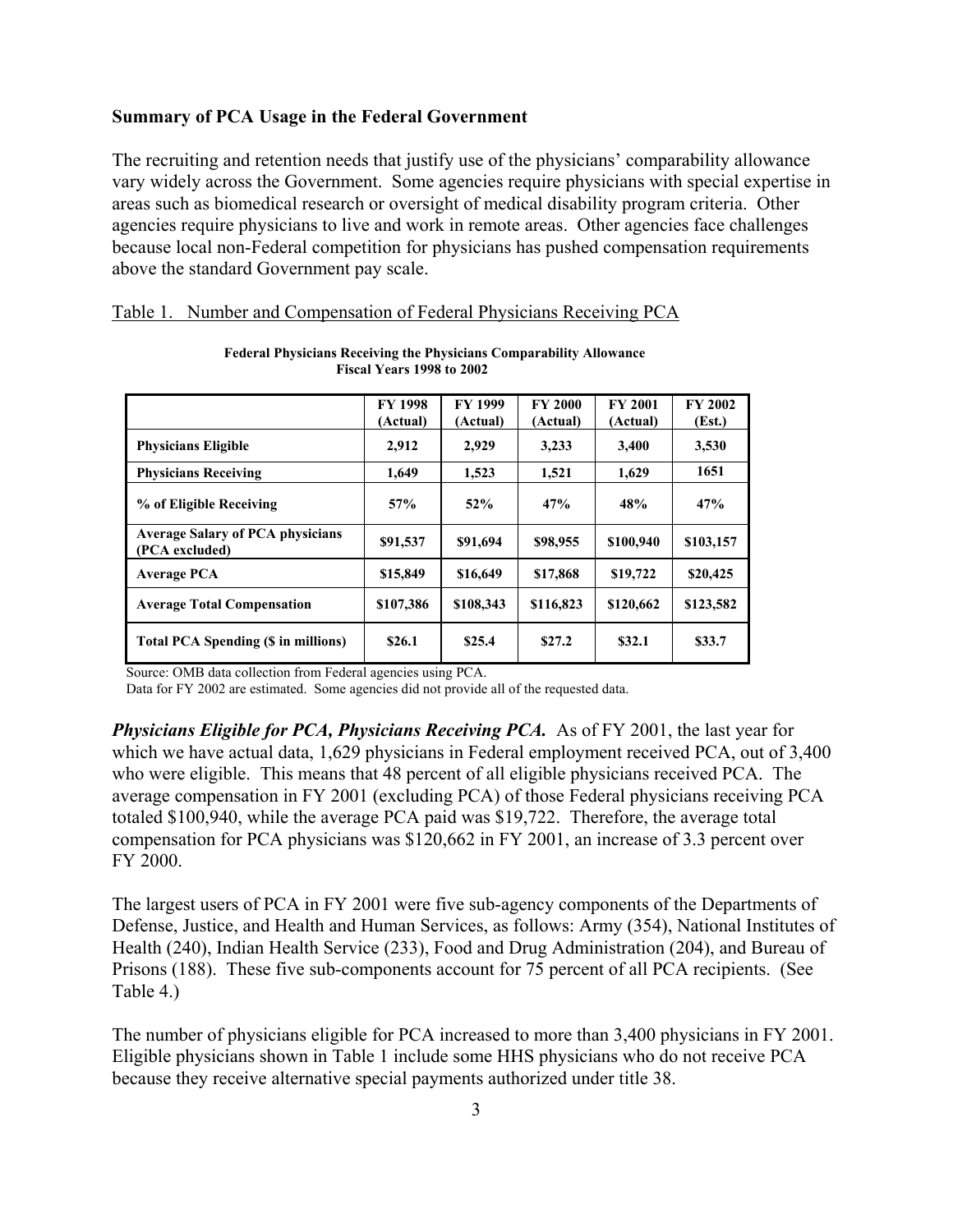The overall increase in the number of eligibles relates to greater hiring of physicians, yet the percentage of these physicians receiving PCA declined from 57 percent to 47 percent between FY 1998 and FY 2001.

*Average Compensation (excluding PCA).* The average compensation (excluding PCA) for physicians receiving PCA increased modestly between FY 2000 and FY 2001, from \$98,950 to \$100,940, an increase of 2 percent. On average, PCA represents somewhat more than 16 percent of the overall compensation package of physicians receiving PCA.

#### Table 2. Data on Number and Compensation of Federal Physicians by Length of Agreement

|                                                    |                       | $\bf{F}Y$<br>1998<br>(Actual) | FY<br>1999<br>(Actual) | FY<br>2000<br>(Actual) | FY<br>2001<br>(Actual) | <b>FY</b><br>2002<br>(Est.) |
|----------------------------------------------------|-----------------------|-------------------------------|------------------------|------------------------|------------------------|-----------------------------|
| <b>Signing 1-Year</b><br><b>Agreements</b>         | <b>Physicians</b>     | 105                           | 91                     | 169                    | 150                    | 173                         |
|                                                    | Average<br><b>PCA</b> | \$11,431                      | \$10,645               | \$16,109               | \$13,126               | \$14,739                    |
| Signing 2-Year<br>(or longer)<br><b>Agreements</b> | <b>Physicians</b>     | 1,544                         | 1,424                  | 1,352                  | 1,478                  | 1,463                       |
|                                                    | Average<br><b>PCA</b> | \$15,969                      | \$17,203               | \$18,637               | \$21,304               | \$22,154                    |

**Physicians Signing 1-Year and 2-Year (or more) PCA Agreements Fiscal Years 1998 to 2002** 

Source: OMB data collection from Federal agencies using PCA.

Data from FY 2002 are estimated. Some agencies did not provide all of the requested data.

In order for physicians to receive PCA payments, they are required to sign a 1-year service agreement or a 2-year (or longer) service agreement with their agency. Most PCA physicians sign agreements for 2 years or more*.* In FY 2001, agreements of 2 years or more accounted for 91 percent of all PCA agreements.

Agencies offer a 2-year contract to secure a longer work agreement in exchange for a higher PCA supplement. It should be noted that the average PCA amount for a 2-year contract in FY 2001 was \$21,300, considerably above the \$13,100 average for a 1-year contract.

*Retention Information.* Agencies providing PCA payments to physicians report that accessions have increased from FY 2000 to FY 2001, from 167 (11 percent of the PCA workforce) to 195 (12 percent of the PCA workforce). Accessions tend to be higher in the aggregate category of all eligible physicians (which includes both physicians receiving and not receiving PCA) than in the category for physicians receiving PCA. In FY 2001, for example, the accession rate for all eligible physicians was 17 percent, compared to 12 percent for PCA recipients.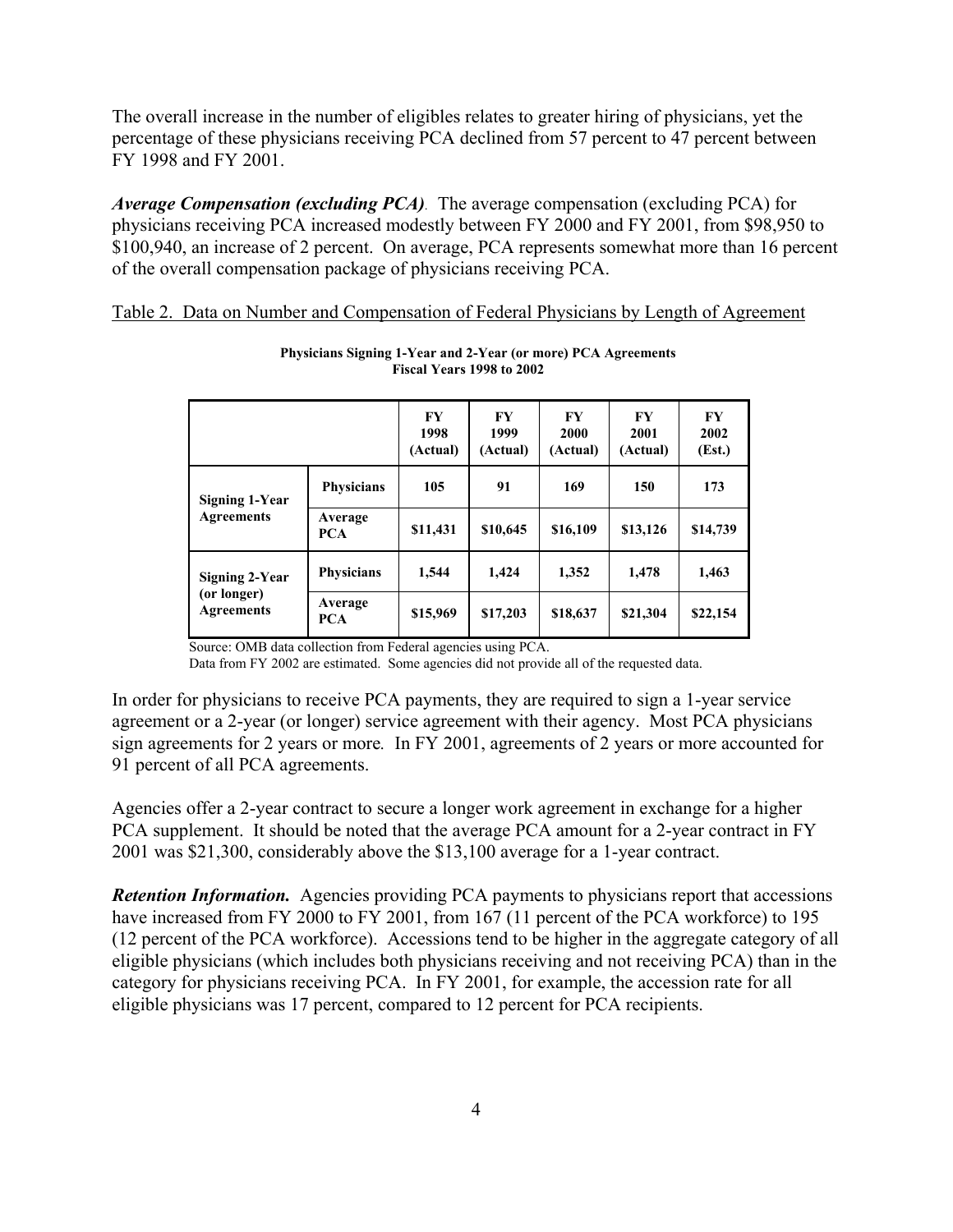| Table 3. Data on Accessions and Separations in Positions Eligible for or Receiving PCA |  |  |  |
|----------------------------------------------------------------------------------------|--|--|--|
|                                                                                        |  |  |  |

|                                    | <b>FY 1998</b><br>(Actual)      | FY 1999<br>(Actual) | <b>FY</b><br>2000<br>(Actual) | <b>FY 2001</b><br>(Actual) | FY 2002<br>(Est.) |       |
|------------------------------------|---------------------------------|---------------------|-------------------------------|----------------------------|-------------------|-------|
| Number of Physicians Eligible      | 2,912                           | 2,929               | 3,233                         | 3,400                      | 3,530             |       |
| Number of Physicians Receiving PCA |                                 | 1,649               | 1,523                         | 1,521                      | 1,629             | 1,651 |
| % of Eligible That Receive PCA     |                                 | 57%                 | 52%                           | 47%                        | 48%               | 47%   |
| Accessions                         | Among<br>Eligible<br>Physicians | 481                 | 516<br>583                    |                            | 572               | 506   |
|                                    | % of Eligible<br>Physicians     | 17%                 | 18%                           | 18%                        | 17%               | 14%   |
|                                    | Among PCA<br>Physicians         | 189                 | 229                           | 167                        | 195               | 191   |
|                                    | % of Receiving<br>Physicians    | 11%                 | 15%                           | 11%                        | 12%               | 12%   |
|                                    | Among<br>Eligible<br>Physicians | 256                 | 236                           | 376                        | 485               | 398   |
| Separations                        | % of Eligible<br>Physicians     | 9%                  | 8%                            | 12%                        | 14%               | 11%   |
|                                    | Among PCA<br>Physicians         | 218                 | 164                           | 134                        | 154               | 165   |
|                                    | % of Receiving<br>Physicians    | 13%                 | 11%                           | 9%                         | 9%                | 10%   |

#### **Federal Physicians Accessions and Separations Fiscal Years 1998 to 2002**

Source: OMB data collection from Federal agencies using PCA.

Data for FY 2002 are estimated. Some agencies did not provide all of the requested data.

In fiscal years 1999-2001, the separation rate among PCA physicians ranged from 9 to 11 percent, and in 2002, it is estimated based on agency reports that separation rates will remain within this range. It should be noted that separation rates for non-PCA physicians are higher, due in part to the fact that non-PCA physicians have different characteristics from those receiving PCAs. For example, agencies pay PCAs to certain categories of physicians recognizing that it is harder to retain them in the workforce. If PCAs were not provided, it is probable that separation rates for the harder-to-retain categories would rise over time.

*Reporting Data for the Largest PCA Users*. Departments and agencies report additional information on their organizational components that employ more than 100 physicians receiving PCA. Table 4 summarizes this information on the largest users of the PCA incentive.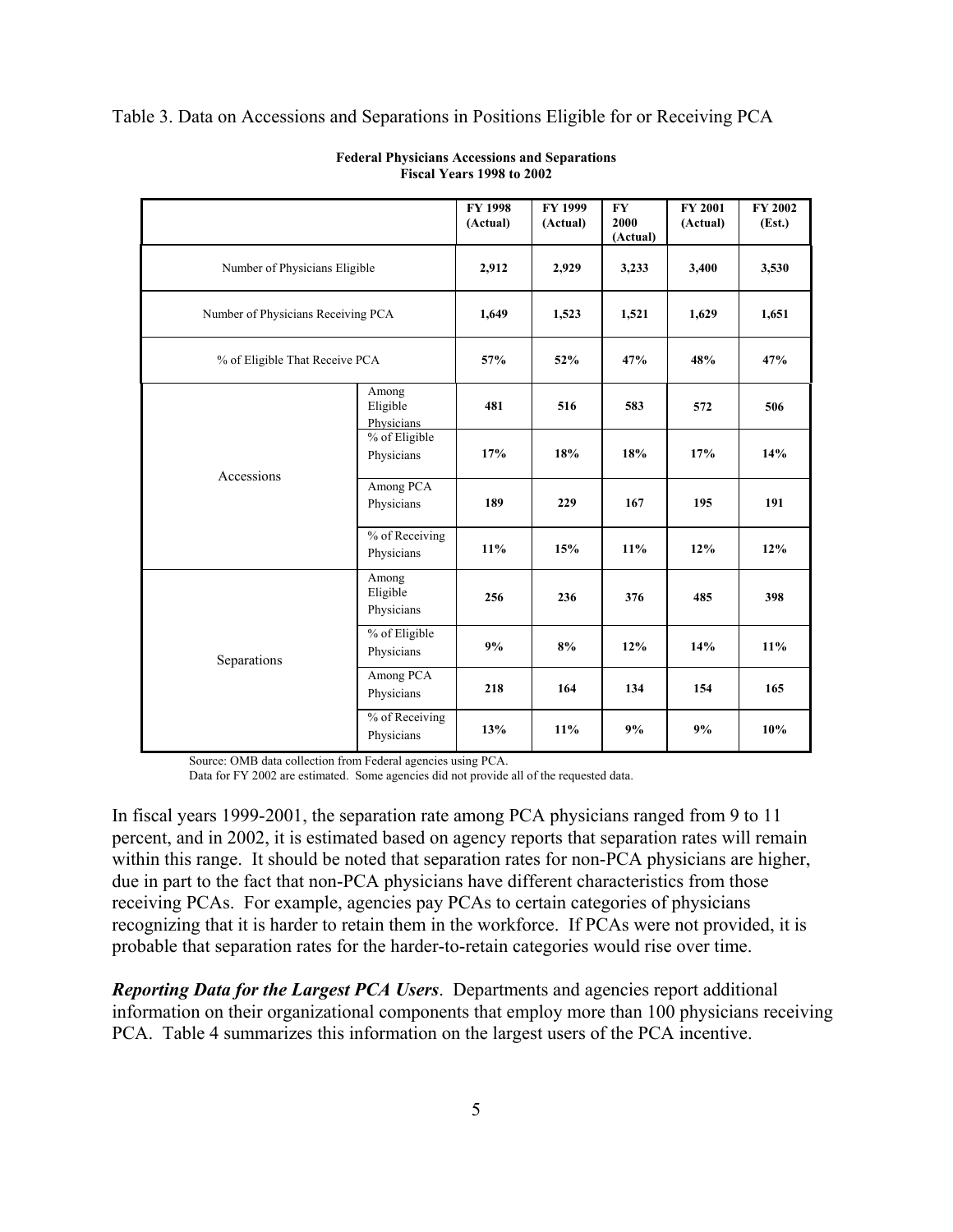Table 4. Comparative Data on Five Largest Users of Physicians' Comparability Allowance for Physicians Receiving PCA, FY 1998 vs. FY 2001

| <b>FY 1998</b>           |                              |                         |                                      |                        | <b>FY 2001</b>          |                              |                    |                                      |                        |                         |
|--------------------------|------------------------------|-------------------------|--------------------------------------|------------------------|-------------------------|------------------------------|--------------------|--------------------------------------|------------------------|-------------------------|
|                          | Receiv-<br>ing<br><b>PCA</b> | Avg.<br><b>PCA</b>      | Avg.<br>Comp.<br>$(PCA +$<br>Salary) | Access<br>-ion<br>Rate | Separa-<br>tion<br>Rate | Receiv<br>-ing<br><b>PCA</b> | Avg.<br><b>PCA</b> | Avg.<br>Comp.<br>$(PCA +$<br>Salary) | Access-<br>ion<br>Rate | Separa-<br>tion<br>Rate |
| Army                     | 390                          | \$12.<br>3              | \$90.8                               | 13%                    | 10%                     | 354                          | \$19.2             | \$111.2                              | 13%                    | 8%                      |
| <b>NIH</b>               | 249                          | \$17.<br>3              | \$128.1                              | 9%                     | 5%                      | 240                          | \$22.8             | \$142.6                              | 9%                     | 11%                     |
| <b>FDA</b>               | 190                          | \$17.<br>9              | \$108.0                              | 22%                    | 22%                     | 204                          | \$20.1             | \$119.1                              | 12%                    | 8%                      |
| <b>IHS</b>               | 248                          | \$17.<br>3              | \$103.1                              | 17%                    | 25%                     | 233                          | \$16.3             | \$103.7                              | 12%                    | 8%                      |
| <b>BOP</b>               | 184                          | \$17.<br>$\overline{2}$ | \$118.3                              | 8%                     | 8%                      | 188                          | \$21.4             | \$132.1                              | 12%                    | 12%                     |
| Weighted<br><b>Total</b> | 1,261                        | \$15.<br>8              | \$107.2                              | 14%                    | 13%                     | 1,219                        | \$19.8             | \$120.5                              | 12%                    | 9%                      |

(Dollars in Thousands)

An examination of the five sub-component agencies shows that between FY 1998 and FY 2001, they employed about 75 percent of the Federal physicians receiving PCA payments. The number of PCA recipients in the five sub-component agencies decreased from 1,261 in FY 1998 to 1,219 in FY 2001, a drop of 3 percent. Another feature that stands out in the comparison is the volatility of the accession/separation rate data, both by years and by agency. Annual separation rates, for example, in the Indian Health Service (IHS) fluctuated from 25 percent in FY 1998 to 8 percent in FY 2001. Similarly, the separation rates for PCA recipients in the Food and Drug Administration (FDA) decreased from 22 percent in FY 1998 to 8 percent in FY 2001.

#### **Comparisons with Other Federal and Non-Federal Pay Systems**

As noted above, PCA is one of several pay authorities applicable to Federal physicians. Background information for the other two main systems, as well as compensation trends in the private sector, is provided below and on the following page for reference.

*Military and PHS Commissioned Corps.* Military or PHS Commissioned Corps physicians under title 37 receive additional compensation through special pays based on factors such as board certification, clinical specialty skills, and retention needs. In addition to these special pays, title 37 physicians also receive housing and subsistence allowances and related tax advantages. Accounting for these factors, the average compensation package in 2000 is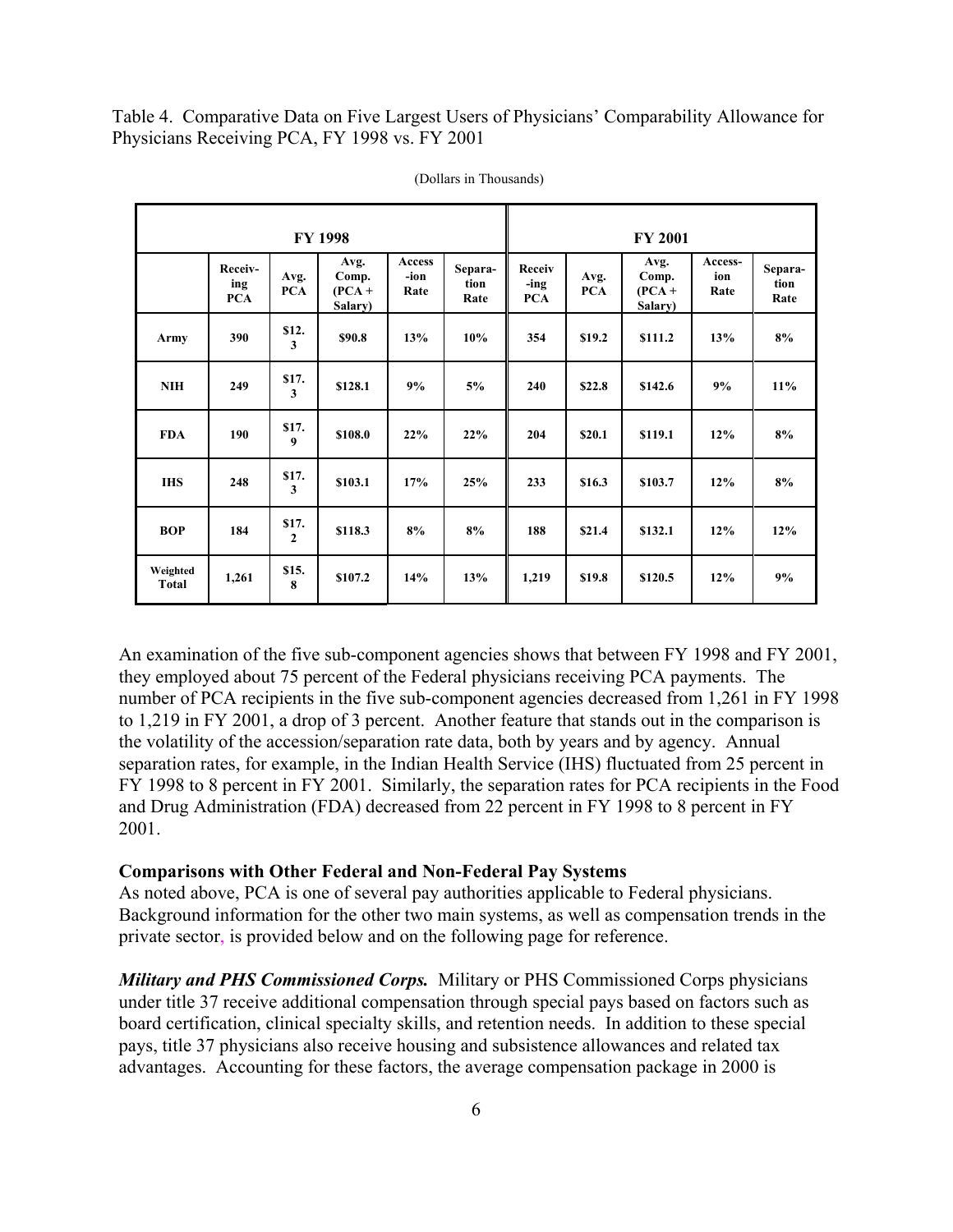estimated at more than \$130,000 for military physicians and more than \$125,000 for Public Health Service (PHS) Commissioned Corps physicians.

*Title 38 VA Physician Special Pay.* Under the title 38 pay authorities, VA physicians are eligible to receive other types of special pay in addition to their base salary. For example, physicians may qualify for special pays based on factors such as full-time status, length of service, scarce medical specialty, and geographic location. The average total compensation (base pay plus special pay) of a title 38 physician was estimated to be between \$140,000 and \$145,000 in 2000.

*Non-Federal Physicians' Compensation.* In 1999, there were more than 651,000 active non-Federal physicians employed in the United States, with about 39 percent working as primary care physicians and the remainder in a wide variety of specialties such as neurology, urology, and cardiovascular diseases.<sup>[1](#page-6-0)</sup> Physician compensation in the non-Federal sector is at the high end of the compensation spectrum compared to other professional occupations. In recent years, though the trends are mixed for some physician specialties, overall physician pay has tended to be relatively flat.

Based on 1999 data from a 2000 Medical Group Management Association (MGMA) survey, annual pay for primary care physicians (family practice, internal medicine, and pediatrics) averaged \$143,970 and \$[2](#page-6-1)45,900 for specialists.<sup>2</sup> Compensation for primary care physicians increased by about 2.8 percent annually from 1997 to 1999. According to the MGMA survey, compensation for specialists increased 5.5 percent annually over the same period.

Non-Federal physician compensation, after accounting for inflation, is increasing modestly and is linked to the larger presence of managed care in the health delivery system, where greater emphasis is placed on containing operating costs, including salaries. Another contributing factor to the relatively small increases is that a higher proportion of physicians is converting to salaried staff in managed care organizations and other health care providers.<sup>3</sup> In addition, an estimated 80 percent of medical school graduates have opted for salaried positions upon entering the job market.<sup>4</sup> Finally, the demand for primary care physicians may have peaked in the 1990s, with the result that the relatively generous supply of those physicians may now be holding down compensation levels.<sup>5</sup>

1

<span id="page-6-0"></span><sup>1.</sup> Health United States, 2001, Adolescent Health Chartbook. National Center for Health Statistics, pg. 3312-313.

<span id="page-6-1"></span><sup>2.</sup> 2000 Medical Group Management Association (MGMA) Physician Compensation and Production Survey: 2000 Report on 1999 Data, as cited by William Hoffman in the American College of Physicians and American Society of Internal Medicine (ACP-ASIM) Observer, February 2001.

<span id="page-6-2"></span><sup>3.</sup> Medical Group Management Association (MGMA) as cited by Edward Martin in the American College of Physicians and American Society of Internal Medicine (ACP-ASIM) Observer, November 1998.

<span id="page-6-3"></span><sup>4.</sup> Serafini, Marlyn Werber, "Physicians, Unite!" National Journal, June 5, 1999, p. 1524-1528.

<span id="page-6-4"></span><sup>5.</sup> Merritt, Hawkins & Associates as cited by Managed Care Magazine, Compensation Monitor, March 1998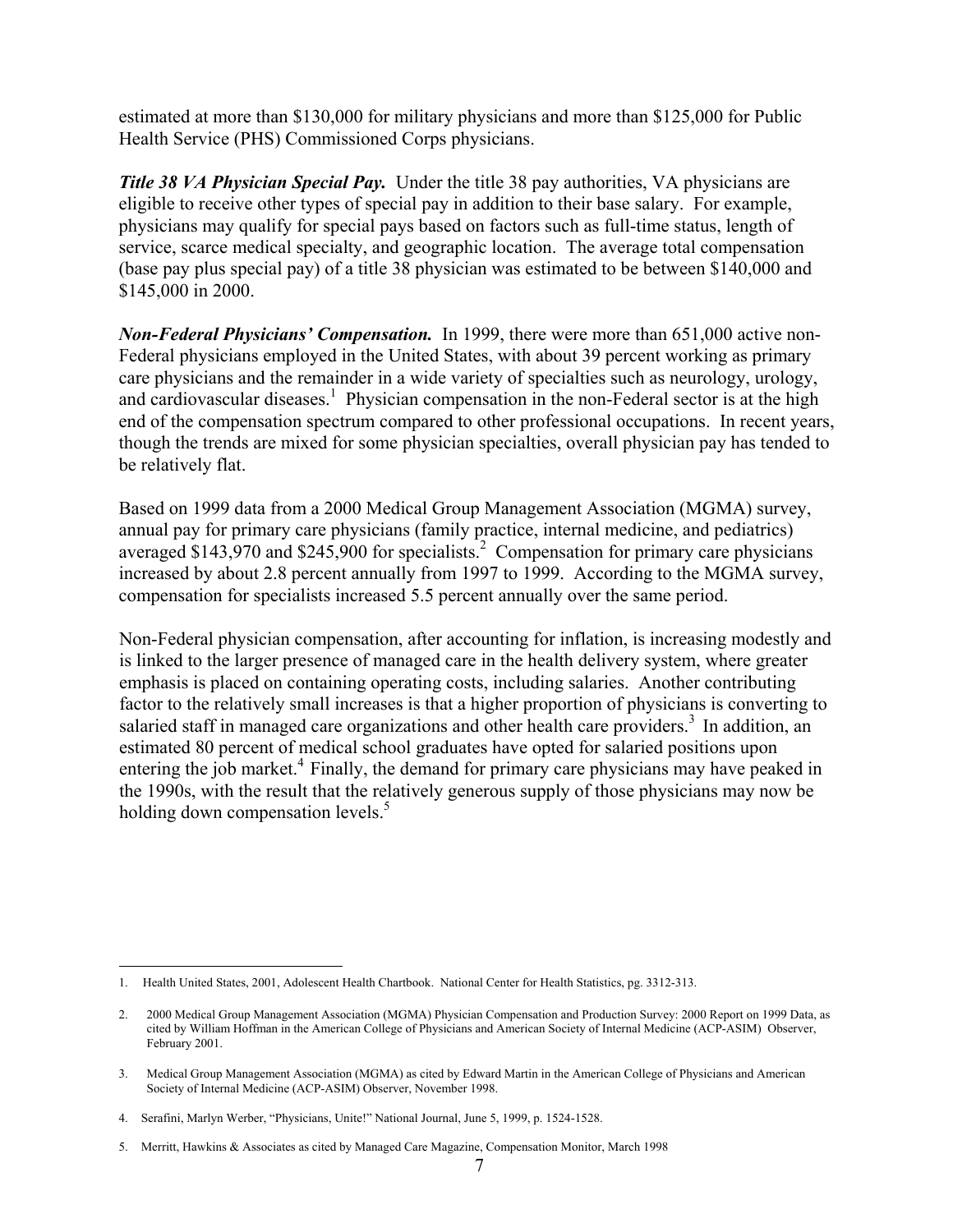### **Summary**

The physicians' comparability allowance (PCA) is an incentive payment that is provided to a relatively small portion of the Federal physician workforce. From FY 1998 to FY 2001, the number of physicians receiving PCAs has remained substantially the same, while the annual amount of the allowance has increased from about \$15,900 to \$19,700 during the period.

In terms of effectiveness measures, about 91 percent of PCA physicians now sign agreements to work for their agencies for 2 or more years. This is a positive trend that helps retain and stabilize the PCA physician workforce. In addition, the overall separation rate for PCA physicians has declined since 1998, from 13 percent to 9 percent in 2001. Holding down the outflow of physician talent is a critical purpose of the PCA, and the PCA incentive plays a key role in achieving that objective.

The PCA incentive is an important factor in retaining and compensating physicians in a variety of programs across the Government. More specifically, the allowance helps ensure that Federal agencies can continue to be competitive in attracting and retaining skilled physicians.

Attached to this report is an Appendix that contains more detailed descriptions of the status and use of PCA on an agency-by-agency basis.

### **Recommendation to Delete the Statutory Requirement for Annual PCA Reports to the Congress**

As noted earlier in this report, the PCA incentive was authorized on a permanent basis in December 2000 by Pub. L. 106-571. Prior to that time, PCA authorities were continued by simple legislative extensions every 3 or 4 years. Those extensions reflected the assumption that PCA incentives were still technically experimental and temporary in nature and that close monitoring of the effectiveness of the incentive was considered necessary. Now, however, since the PCA incentive has been effectively used and managed by Federal agencies for more than

20 years and has been given a permanent statutory authorization by the Congress, the Administration recommends that the annual reporting requirement (5 U.S.C. 5948(j)) on the operation of the PCA program be deleted.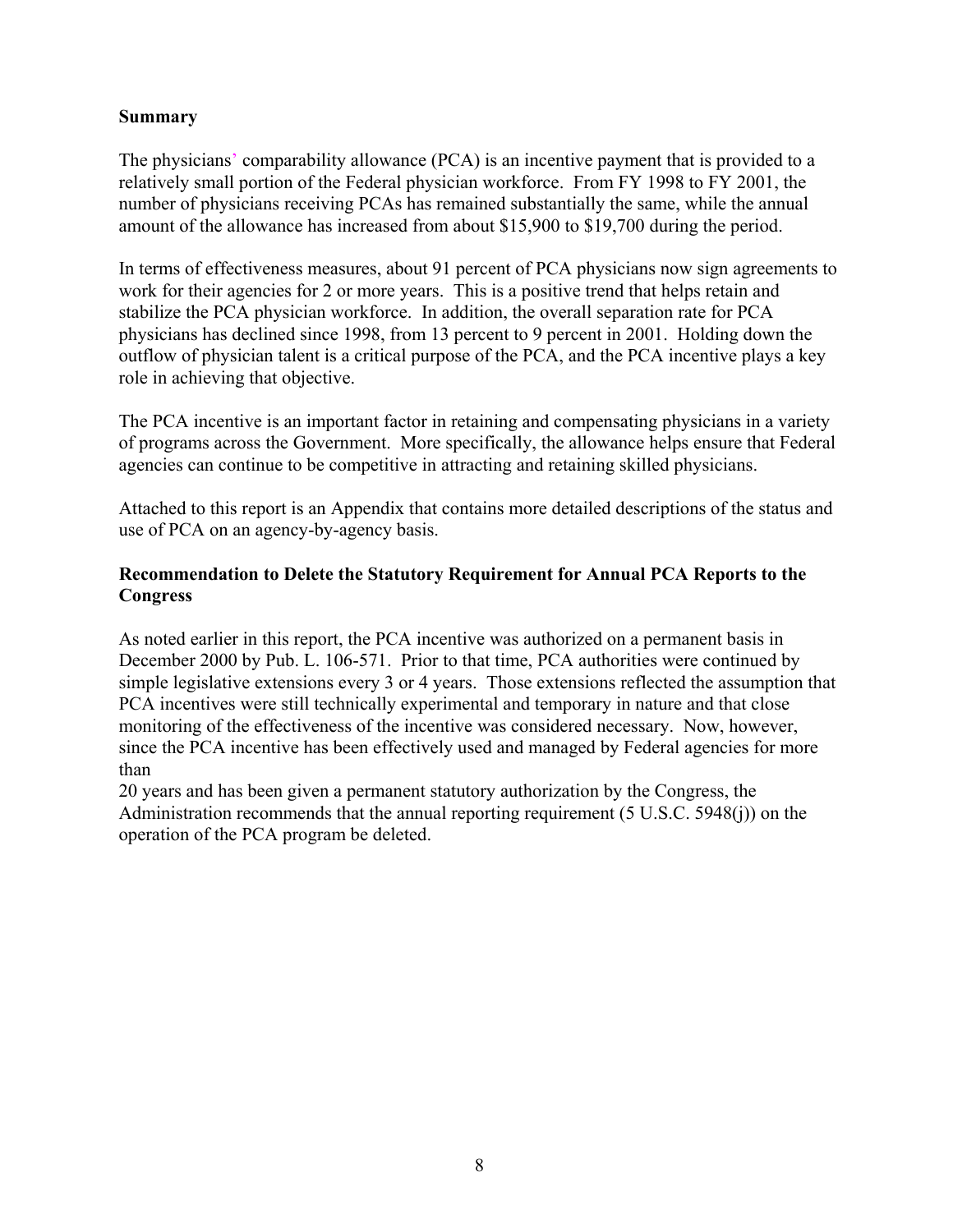# **Appendix: Summary of Agency PCA Reports**

## **Department of Health and Human Services (HHS)**

HHS employs the largest number of physicians eligible for and receiving PCA. Physicians perform a variety of tasks and possess skills of considerable value outside Federal employment. For example, the National Institutes of Health, as a leader in biomedical research, competes with the academic community to recruit physicians with outstanding research competence. Similarly, the Food and Drug Administration competes with pharmaceutical companies for physicians to support its mission of regulating food, prescription and over-the-counter drugs, and medical devices. Additionally, the Indian Health Service provides clinical care to a large population, much of which is in remote areas.

In FY 2001, HHS provided PCA to 852 out of 2,501 eligible physicians. The average PCA allowance was \$19,886, and the average compensation (not including the allowance) of physicians receiving PCA was \$101,911. Among physicians receiving PCA, HHS had 122 accessions, 100 separations, and 192 unfilled positions. For PCA physicians, the average length of a vacancy was 5 months and average continuous service was 8 years.

## **Department of Defense (DOD)**

In FY 2001, DOD provided PCA to 434 physicians (an increase of 14 percent over FY 2000). The average allowance was \$18,768, and the average compensation (not including the allowance) of physicians receiving PCA was \$91,366. In the same year, DOD had 36 accessions and 25 separations among its PCA physicians. The average length of continuous service for PCA physicians in DOD is 11 years and has increased steadily over the past 5 years.

### **Department of Justice (DOJ)**

DOJ's Bureau of Prisons employs physicians to provide health care services to inmates. These physicians work under difficult conditions, including close contact with a potentially dangerous and violent population, more potential exposure to infectious disease, and rigid work schedules.

In FY 2001, DOJ provided PCA to 188 physicians out of 206 eligible. The average allowance was \$21,400, and the average compensation (not including the allowance) of physicians receiving PCA was \$110,726. Loss rates for PCA physicians in the Bureau of Prisons decreased substantially in FY 2001 compared to FY 2000, from 18 percent to 12 percent.

### **Department of State**

State Department physicians working overseas advise diplomatic staff on foreign policy questions having medical importance, provide medical care for American employees and their dependents, provide emergency medical support to foreign posts, monitor quality of care in embassy health units, and maintain liaison with local physicians, hospitals and public health officials. Physicians working at headquarters oversee the State Department's Medical Program, determine medical clearances, coordinate and oversee medical evacuations, and provide occupational health services to headquarters employees.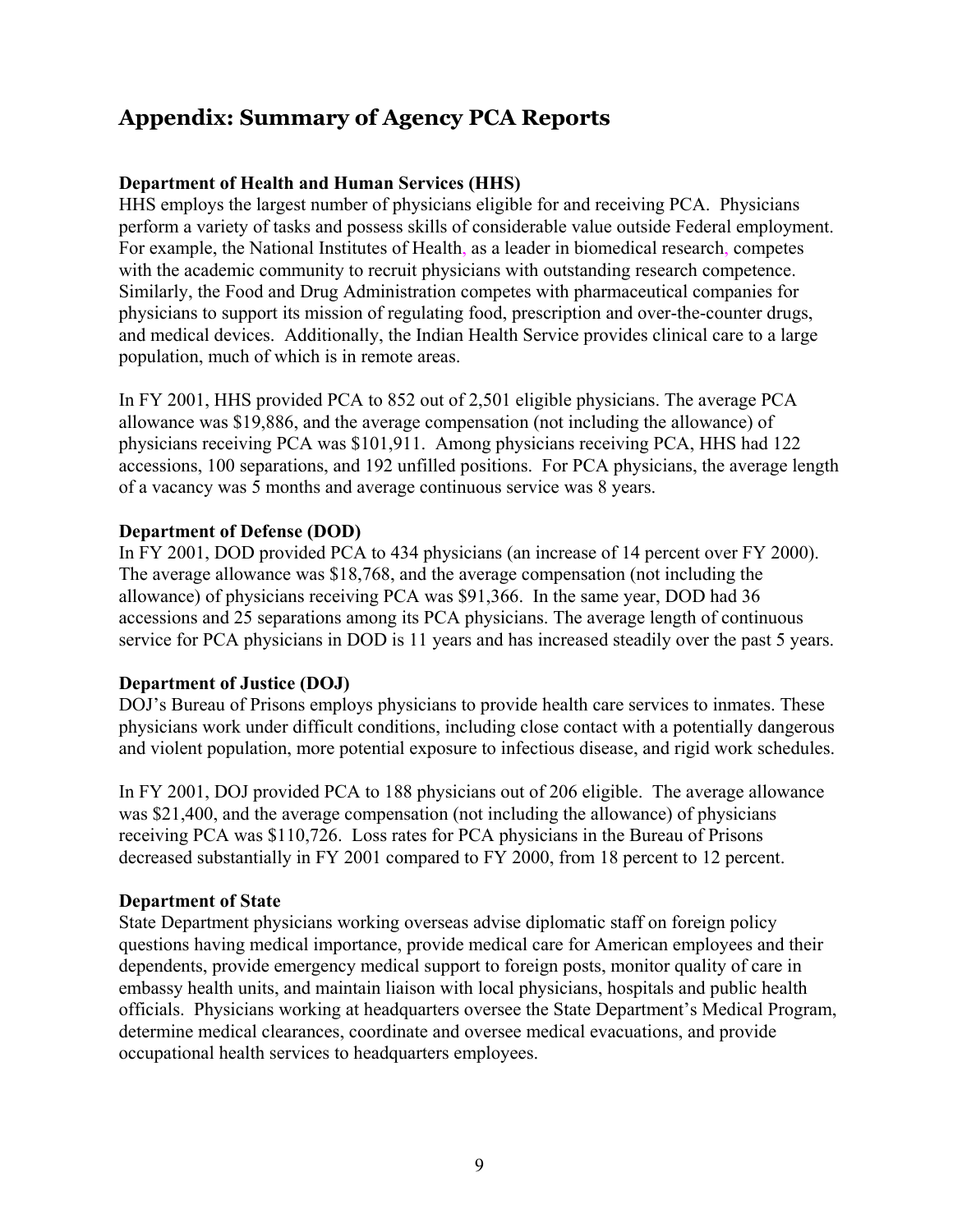According to the State Department, recruiting and retaining physicians is difficult because "government service overseas, with its disruptive elements, threats of personal security, separation from family, reduction in income, and intellectual and professional isolation, is an unattractive option for most experienced physicians."

In FY 2001, the Department of State provided PCA to all 53 of its eligible physicians. The average allowance was \$28,333, and the average compensation (not including the allowance) of physicians receiving PCA was \$116,689. In the same year, the Department had three accessions, two separations, and two unfilled positions. The average length of a vacancy was 5 months, and average continuous service for PCA physicians was 8 years.

### **National Aeronautics and Space Administration (NASA)**

NASA began participation in the PCA program in FY 2001. NASA paid PCA to 26 of its 29 eligible physicians in FY 2001. The average PCA was \$14,238, and the average compensation (not including PCA) was \$105,232.

### **Environmental Protection Agency (EPA)**

In FY 2001, EPA provided PCA to all nine of its eligible physicians. The average allowance was \$15,000, and the average compensation (not including the allowance) of physicians receiving PCA was \$99,556. EPA reported no accessions or separations in FY 2001.

#### **Armed Forces Retirement Homes**

The Armed Forces Retirement Homes (AFRH) consist of the United States Naval Home (USNH) and the U.S. Soldiers' and Airmen's Home (USSAH). In FY 2001, AFRH paid PCA to seven of its eight eligible physicians. The USSAH reports that it must offer PCA to attract specialists in the competitive and expensive Washington area.AFRH had one accession and one separation in FY 2001. The average continuous service for PCA physicians in AFRH was 9 years in FY 2001.

### **Department of Labor (DOL)**

DOL uses PCA in hiring physicians for the Office of Workers' Compensation Programs (OWCP) and the Occupational Health and Safety Administration (OSHA). Because of OWCP's unique requirements (e.g., developing medical standards by which disabilities will be judged, treatment delivered, and costs contained), it has been difficult to retain physicians who are qualified and interested in this type of work. OSHA uses PCA agreements to attract and retain physicians needed to provide medical and epidemiological expertise in clinical investigations. There continues to be a high demand for occupational physicians in the United States. Consequently, the private sector recruits most graduates by offering salaries above the Government rate.

In its efforts to obtain qualified physicians, DOL has contacted organizations such as the American Academy of Orthopedic Surgeons, local chapters of the American Medical Association, and medical schools. Most physicians contacted through these means have declined employment consideration, citing low salary as the main reason for their disinterest. In many instances, the expected salaries of these physicians are as much as one and one-half to two times higher than the rate for GS-14, step 1.

In FY 2001, DOL provided PCA payments to seven out of eight eligible physicians. The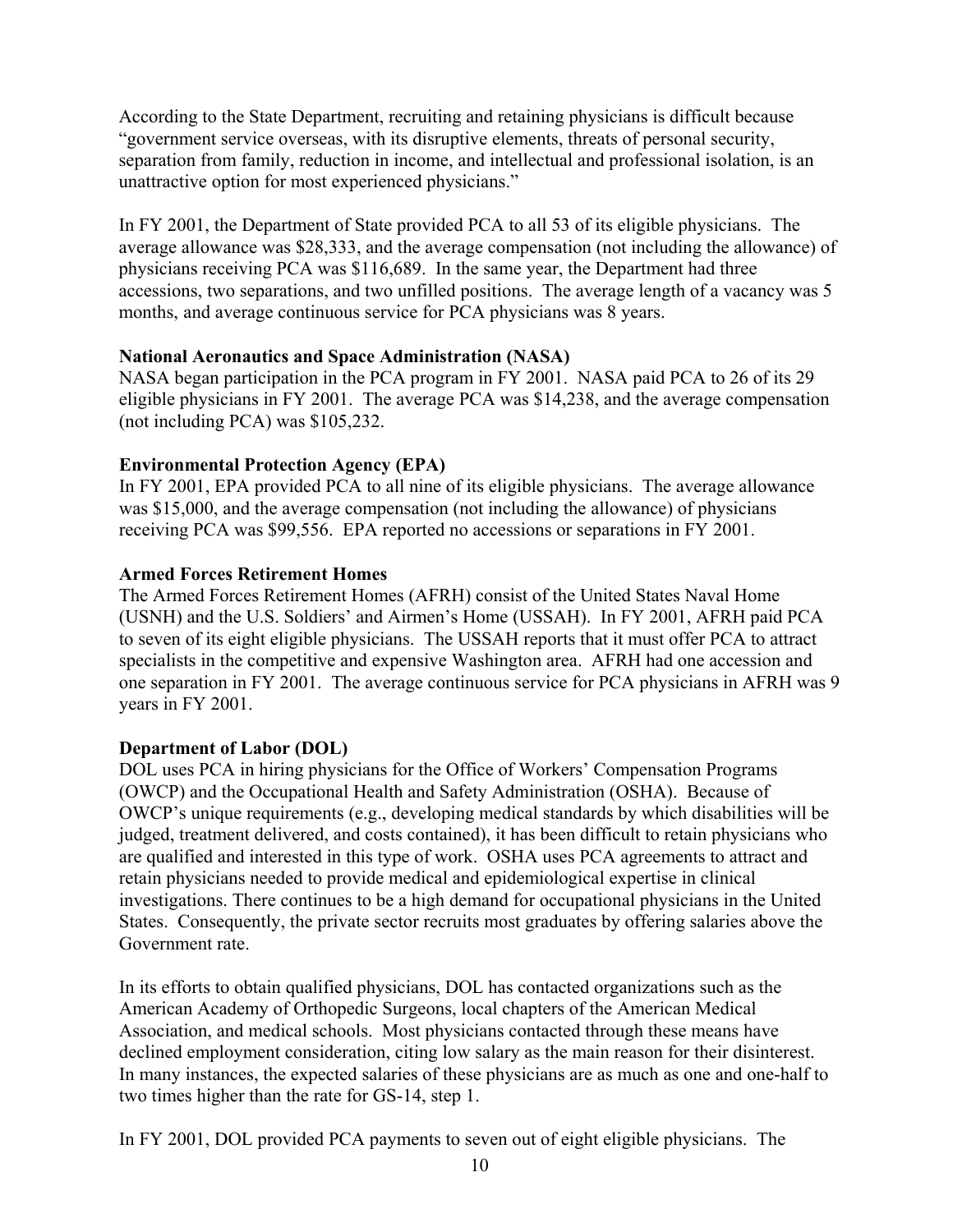average allowance paid was \$16,360, and the average compensation (not including the allowance) was \$98,550. In FY 2001, DOL had no accessions or separations.

#### **Social Security Administration (SSA)**

Most of SSA's physicians receiving PCA are medical specialists who establish the medical criteria used to evaluate the severity of medical impairments of applicants for, and beneficiaries of payments under the disability program administered by SSA. The specialists conduct studies, keep abreast of modern medicine, and work with the medical community to ensure that the medical criteria of the SSA disability program reflect the latest advances in medicine.

In addition, SSA uses PCA for the Medical Director and Medical Officer positions in the Office of Human Resources. SSA's Medical Director serves as the agency's chief medical professional for a diverse, nationwide workforce with primary responsibility for ensuring that employees and management are provided with high quality medical support. SSA's Medical Officer provides support to the Medical Director to help keep pace with current and emerging developments in medical technology and treatment programs and services.

Without PCA, SSA would not be able to recruit and retain qualified physicians (who must be American Board Certified and experienced in their specialties) since many physicians are not attracted to administrative medicine, especially in SSA where doctors are not integrated into academic, research or clinical fields.

In FY 2001, SSA provided PCA to all eight of its eligible physicians. The average allowance was \$17,000, and the average compensation (not including the allowance) for physicians receiving PCA was \$114,224. SSA had one accession and no separations in FY 2001. The average length of continuous service for a PCA physician in SSA is 7 years.

#### **Central Intelligence Agency (CIA)**

CIA reports that it requires PCA payments to attract and retain physicians because of specialized security and travel requirements. In FY 2001, CIA paid PCA to all of its eligible physicians. The average PCA was \$25,507, and the average non-PCA compensation of the physicians receiving it was \$109,475.

#### **U.S. Agency for International Development (USAID)**

USAID recruits physicians with highly specialized skills. Specific expertise is required in areas such as epidemiology, preventive medicine, international health, tropical medicine, and infectious disease. These technical skills are often combined with management/administrative skills and a knowledge of international development, as well as interpersonal skills and the ability to interact with developing-country colleagues. USAID indicates that it is at a serious financial disadvantage in competing for such physicians compared to international agencies such as the World Health Organization.